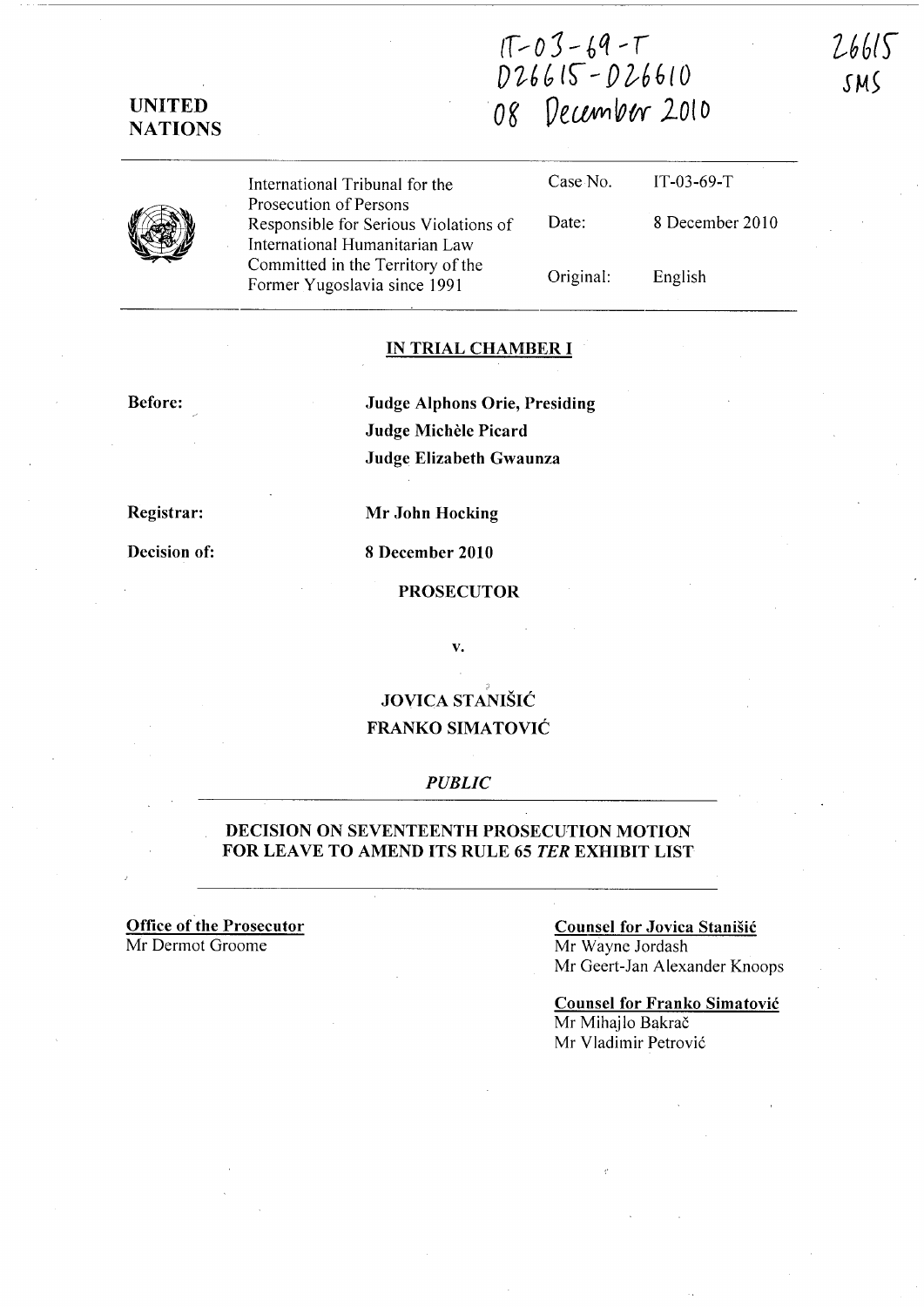# **I. PROCEDURAL HISTORY**

l. On 28 July 2010, the Prosecution filed a motion seeking leave to add 27 documents ("Proposed Exhibits") to its Rule 65 *ter* exhibit list ("Motion").<sup>1</sup> On 2 August 2010, the Stanisic Defence requested an extension of time to respond to the Motion ("Request").<sup>2</sup> The Prosecution filed its response to the Request on 6 August 2010, not objecting but requesting that, should the Chamber grant the Request, and ultimately the Motion, it take the extension into consideration in determining when the Proposed Exhibits could be used.<sup>3</sup> The Simatović Defence did not respond to the Request.<sup>4</sup> On 9 August 2010, the Chamber informed the parties via an informal communication that the Request was granted and that it expected the Stanišić Defence to file its response to the Motion no later than 30 August 2010. On 30 August 2010, the Stanišić Defence filed its confidential response requesting the Chamber to deny the Motion ("Response").<sup>5</sup> The Simatović Defence did not respond to the Motion.

## **11. SUBMISSIONS OF THE PARTIES**

#### **A. Prosecution**

2. The Prosecution submits that the Proposed Exhibits are documents selected from the Serbian State Security Service ("Serbian DB") and Serbian Ministry for the Interior ("Serbian MUP") personnel files, which it received from the Republic of Serbia ("Serbia") pursuant to a number of formal requests for assistance.<sup>6</sup> The Prosecution asserts that the Proposed Exhibits relate to four individuals who allegedly were key members of the special units of the Serbian DB.<sup>7</sup> The Prosecution submits that the Proposed Exhibits are highly relevant to the Prosecution case since they demonstrate the existence and organisation of these units.<sup>8</sup> The Prosecution also submits that

Seventeenth Prosecution Motion for Leave to Amend its Rule 65 ter Exhibit List with Confidential Annexes A & B (Personnel Files), 28 July 2010 (Confidential with Confidential Annexes).  $\overline{a}$ 

Defence Request for Extension of Time to Respond to the Prosecution's 17th Motion to Amend its Rule 65 ter Exhibit List and the Response to the Prosecution's Motion for Leave to Amend Its Rule 65 fer Exhibit List and Witness List, 2 August 2010 (Confidential). The Stanišić Defence initially applied for the extension of time in an informal communication of 30 'July 2010, On the same day, through an informal communication, the Chamber requested the Stanišić Defence to formally file the request and instructed the other parties to file a response to the request, if any, within four days of its filing.

Prosecution Response and Leave to Reply to 'Defence Request for Extension of Time to Respond to the Prosecution's 17th Motion to Amend its Rule 65 ter Exhibit List and the Response to the Prosecution's Motion for Leave to Amend its Rule 65 ter Exhibit List and Witness List', 6 August 2010 (Confidential).

On 6 August 2010, the Simatović Defence informed the Chamber through an informal communication that it would not file a response to the Request.

Stanišić Defence Response to Seventeenth Prosecution Motion for Leave to Amend its Rule 65 ter Exhibit List, 30 August 2010 (Confidential).

Motion, para. 1.

Motion, paras 1, 4, 6.

Motion, para. 4.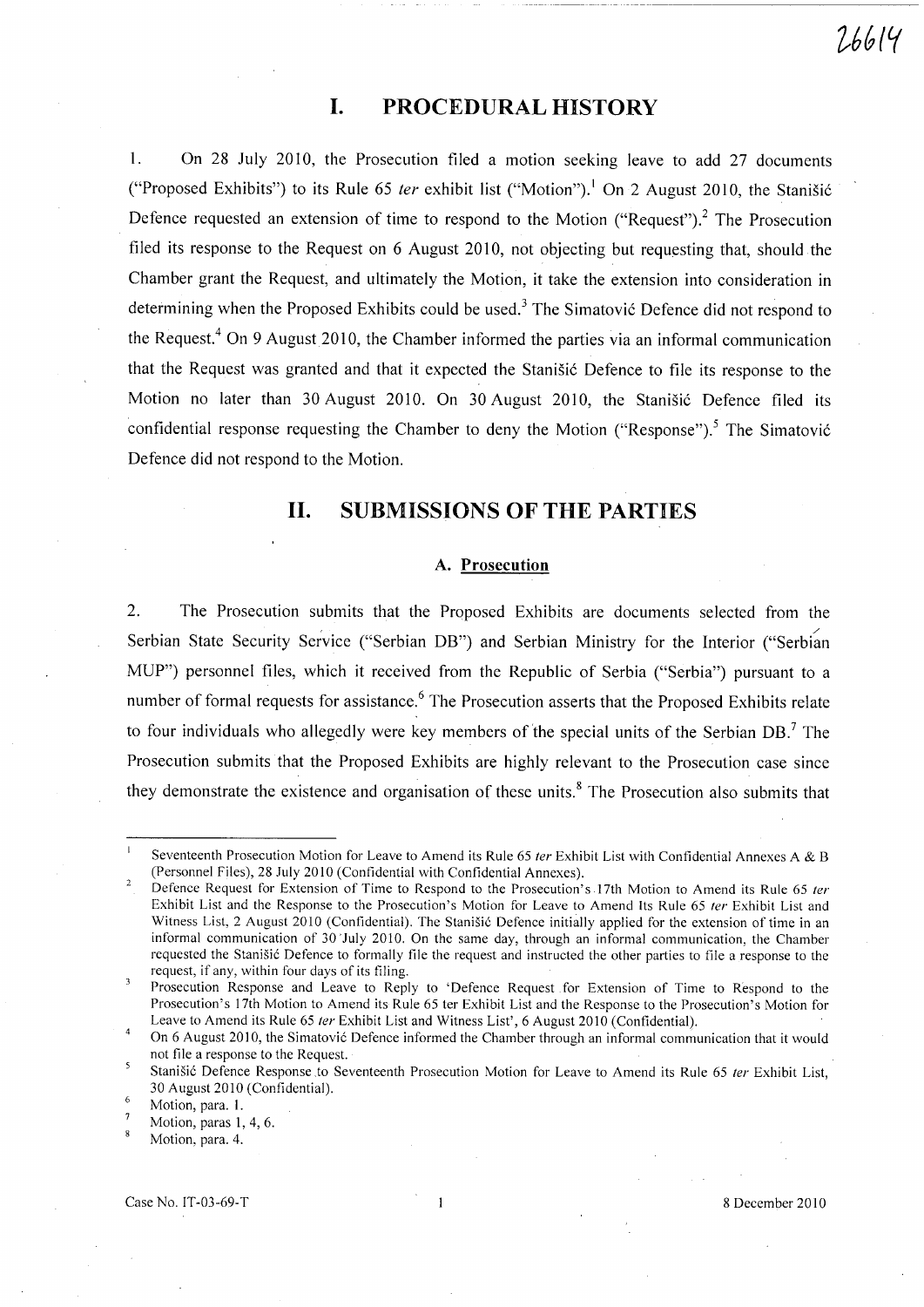the Proposed Exhibits show the relationship of these individuals to the units and to the Serbian DB over time.<sup>9</sup> It further argues that the evidentiary value of the Proposed Exhibits is increased by the way in which they corroborate each other and other evidence in the case.<sup>10</sup>

3. The Prosecution submits that the Defence will not be prejudiced by adding the Proposed Exhibits to the Prosecution's Rule 65 *ter* exhibit list at this stage of the proceedings.<sup>11</sup> It argues that there is still adequate time for the Defence to prepare to meet the evidence contained in the Proposed Exhibits.<sup>12</sup> The Prosecution further suggests that, should the Motion be granted, it may be appropriate for the Chamber to set a certain time period during which the Proposed Exhibits may not be tendered into evidence.<sup>13</sup>

### **B. Stanisic Defence**

4. The Stanisic Defence opposes the Motion firstly on the basis of its timing.<sup>14</sup> The Stanisic Defence submits that the Prosecution is required to file its exhibit list no less than six weeks before the Pre-Trial Conference so that the Defence be allowed sufficient time to prepare "with full knowledge of the case".<sup>15</sup> It argues that the Prosecution's suggestion that the Chamber set a time period during which the Proposed Exhibits may not be tendered into evidence therefore only deals with one aspect of the late request for addition.<sup>16</sup> The Defence also submits that the addition of the Proposed Exhibits to the Prosecution's Rule 65 *ter* exhibit list will require the Defence to recall witnesses who have already given evidence relevant to the Proposed Exhibits.<sup>17</sup> The Defence further asserts that it is unacceptable for the Prosecution to continuously add evidence in the course of the trial depending upon how the case is unfolding.<sup>18</sup>

5. The Stanisic Defence submits that the Prosecution fails to explain why it only seeks addition of a selection of documents from the four personnel files, how the selection was made, and why this could not have occurred at an earlier stage.<sup>19</sup> The Stanisic Defence asserts that absent such explanations, the Motion has "the hallmarks of an attempt to mould the factual basis of the case".<sup>20</sup>

Case No. IT-03-69-T 2 8 December 2010

Ibid.

 $\frac{10}{11}$  Motion, para. 5.

 $\frac{11}{12}$  Motion, para. 7.

 $\frac{12}{13}$  Ibid.

 $\frac{13}{14}$  Ibid.

 $^{14}$  Response, paras 6-8.

 $\frac{15}{16}$  Response, para. 6.

 $\frac{16}{17}$  Ibid.

 $^{17}$  Response, para. 7. .

Response, para. 8. The Stanišić Defence refers to its arguments outlined in its "Stanišić Defence Response to Sixteenth Prosecution Motion for Leave to Amend Its Rule 65 *ter* Exhibit List", 27 August 2010 (Confidential).  $\frac{19}{20}$  Response, para. 11.

Response, paras 10-11.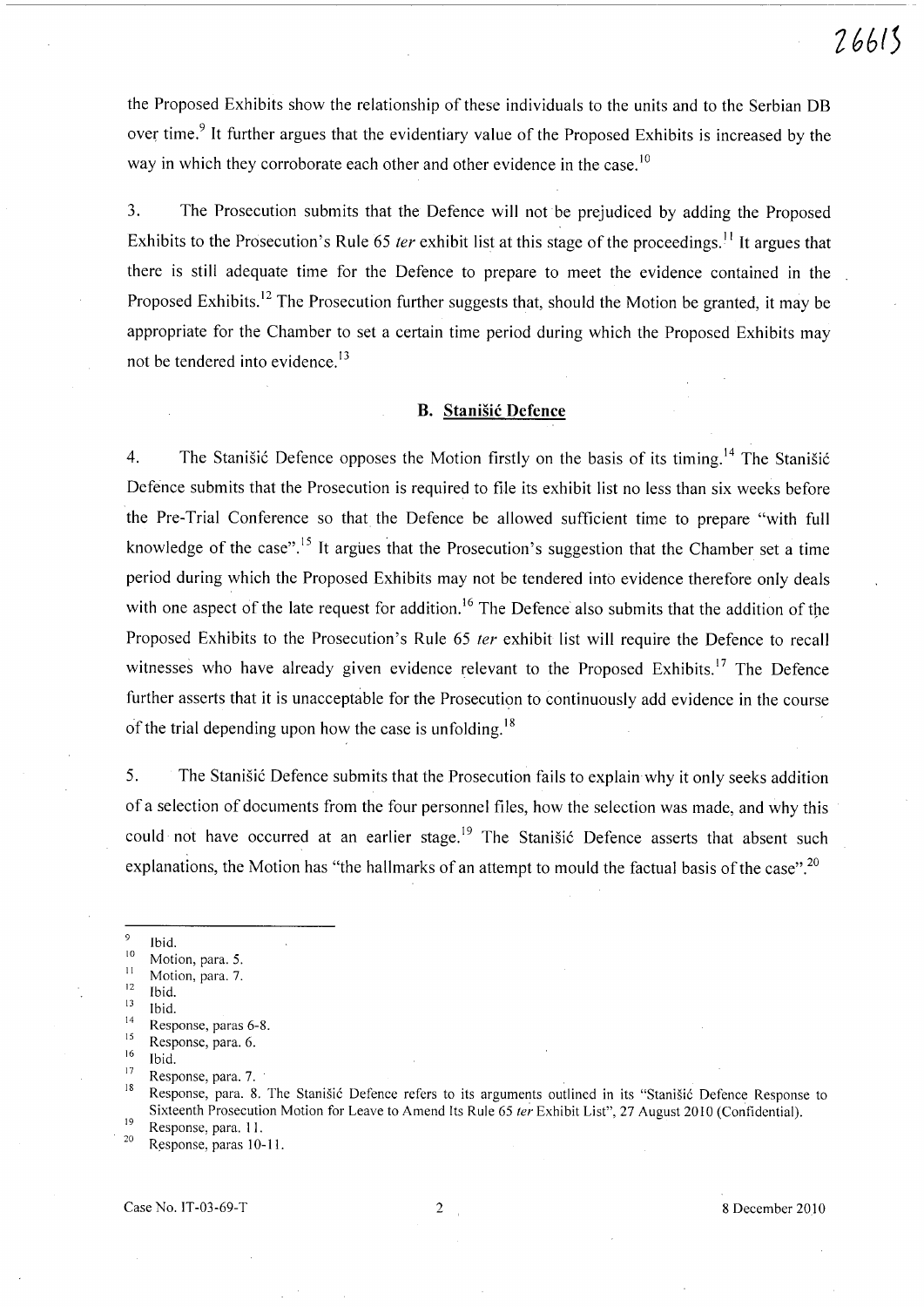6. The Stanišić Defence also submits that the Prosecution's explanation as to the relevance to the Indictment of the Proposed Exhibits in general, and five in particular, is inadequate.<sup>21</sup> It asserts that documents purporting the relationship between the four individuals concerned and the Serbian DB are not necessarily relevant to the case, especially if relating to a time period after 1995, and more generally, that mere activity by the Serbian DB does not necessarily imply proof of crimes alleged in the Indictment.<sup>22</sup> The Stanisic Defence further calls into question the authenticity of many of the Proposed Exhibits, arguing that they lack official stamps, signatures, dates, or names of the producing personnel. $^{23}$ 

# **Ill. APPLICABLE LAW**

7. The Chamber recalls the applicable law governing amendments to the Rule 65 ter exhibit list as it has previously set out.<sup>24</sup>

## **IV. DISCUSSION**

8. The Proposed Exhibits are alleged to have been selected from the Serbian DB and Serbian MUP personnel files of four named individuals. It is the Prosecution's position that these persons were key members of the Serbian DB. The Chamber will first address the five Proposed Exhibits to which the Stanišić Defence objects in particular and subsequently deal with the remaining Proposed Exhibits.

9. The Stanisić Defence objects in particular to addition to the Prosecution's Rule 65 ter exhibit list of a report of the Secretariat of Interior of 1995 concerning one of the individuals concerned and to four official notes from 1999 relating to one of the others.<sup>25</sup> The Chamber notes that documents that carry a date falling outside the temporal scope of the Indictment do not necessarily lack relevance. The Chamber considers the documents concerned *prima facie* relevant and of probative value, in particular since they refer to contacts or relationships of the individuals concerned with the Accused.

Case No. IT-03-69-T 3 8 December 2010

 $\frac{21}{22}$  Response, paras 12-13.

 $\frac{22}{23}$  Response, paras 12-14.

Response, paras 15, 17. Finally, with regard to one document, the Stanišić Defence submits that addition to the Rule 65 ter exhibit list should be denied for lack of an English translation, see Response, para. 9. On 3 September 2010, the Stanisić Defence informed the Chamber that it no longer sought to rely on this submission as it had received the translation of the document concerned. The Chamber therefore considers this submission to have become moot.

<sup>&</sup>lt;sup>24</sup> See Decision on Sixteenth Prosecution Motion for Leave to Amend Its Rule 65 *ter* Exhibit List, 7 October 2010, paras 10-12.

<sup>&</sup>lt;sup>25</sup> Motion, Annex A, pp. 8, 13-14. It concerns the documents with ERN numbers 0637-6876-0637-6876-ET, 0609-0209-0609-0211-ET, 0609-0205-0609-0205-ET, 0609-0198-0609-0 199-ET, 0609-0236-0609-0238-ET.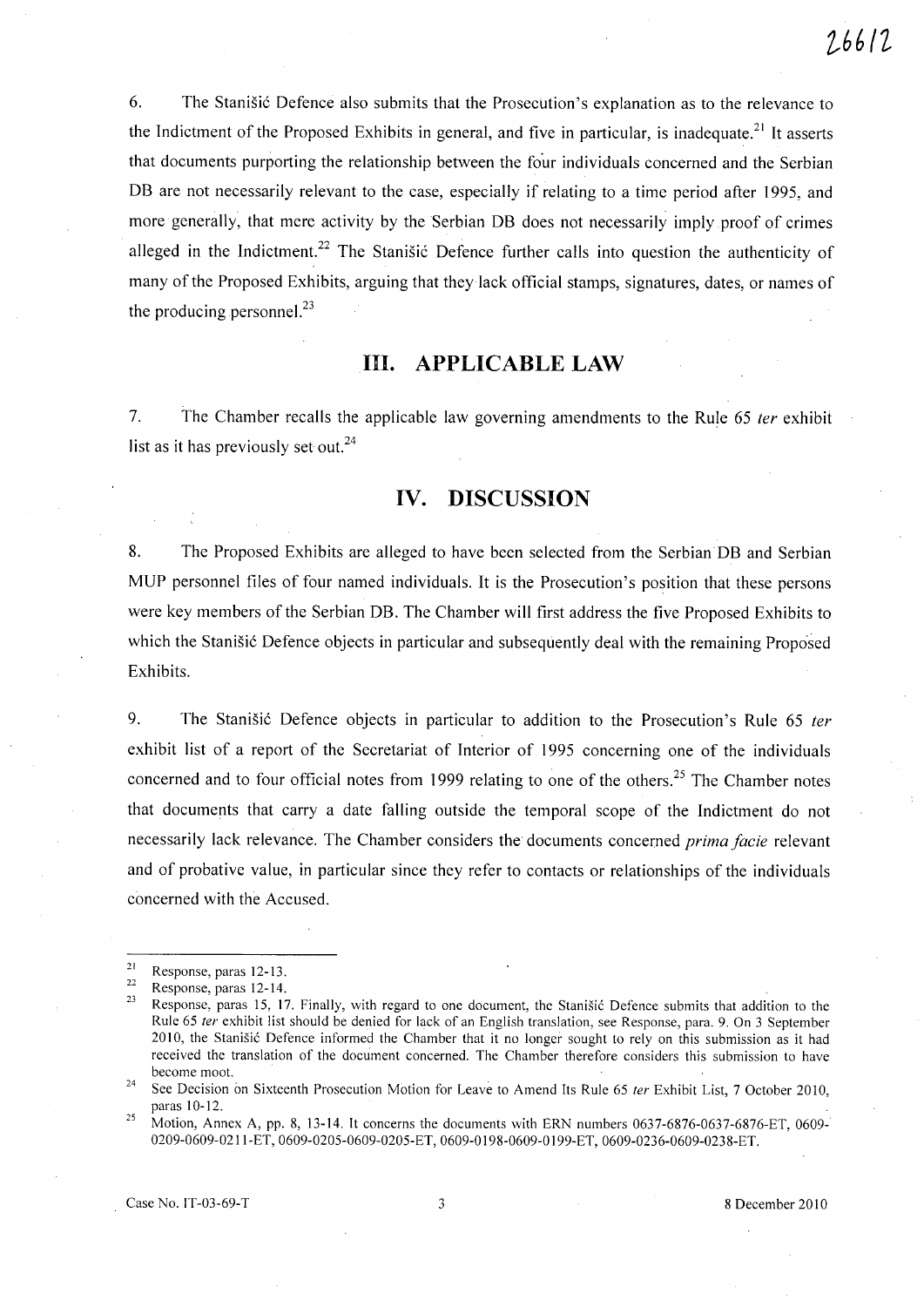10. The remaining Proposed Exhibits include biographical notes, appointment decisions, vetting reports, employment evaluation forms, and equipment assignment lists. The activities of the special units of the DB are a constant theme in them. The majority of the Proposed Exhibits furthermore carry a (type-)signature and/or a stamp, including twice the signature of one Jovica Stanišić, which appear to be indicia of authenticity. Considering the above, the Chamber is satisfied that the Proposed Exhibits are *prima facie* relevant and of probative value.

11. The Chamber notes that for three of the individuals concerned the Prosecution only seeks addition to the Rule 65 *{er* exhibit list of parts of their personnel files. The Chamber however does not accept the Stanisić's Defence's reasoning that, without further explanation, this suggests moulding the factual basis of the case by the Prosecution. While the Prosecution is under an obligation pursuant to Rule 68 of the Rules of Procedure and Evidence ("Rules) to disclose exculpatory and certain other relevant materials, the Prosecution is under no obligation to explain why it does not seek addition of certain documents. Moreover, the Chamber recalls that the Defence has the possibility to tender its own documents at any stage of proceedings.

12. The Stanisic Defence submits that by continuously seeking to add documents to the Prosecution's Rule 65 *ter* exhibit list the Prosecution is attempting to mould the case against the Accused in the course of the trial. The Chamber is not convinced by this argument. An accused may only be found guilty of the charges as per the indictment against him.<sup>26</sup> Evidence to prove these charges and the factual basis of the case against the Accused may be added to the Prosecution's Rule 65 *ter* exhibit list during the course of proceedings if the required conditions are met. The existence of a connection between the Serbian DB and the Accused, and the Serbian DB's activities in the field has been the Prosecution's position from the beginning of the case. The Proposed Exhibits are presented as additional evidence to prove this connection, which in the view of the Chamber is neither new nor amounts to moulding of the case.

13. The Prosecution has not provided an explanation as to why it only seeks to add the Proposed Exhibits to its Rule 65 *ter* exhibit list at this stage of the trial. The Motion does not specify when the Prosecution received the respective Proposed Exhibits. However, according to the Motion the Proposed Exhibits related to one of the individuals were disclosed to the Defence on 28 October 2009, those related to two of the other individuals on 29 April 2010, and those related to the last individual concerned on 4 June 2010, which means that the Prosecution has had the Proposed Exhibits in its possession before, or at the latest on, these dates.<sup>27</sup> The Chamber finds that the

<sup>&</sup>lt;sup>26</sup> See, for example, Decision on Defence Motion to Reject Prosecution's Final Pre-Trial Brief of 2 April 2007, 17 July 2007, para. 18.

<sup>27</sup> Motion, footnotes 4-7.